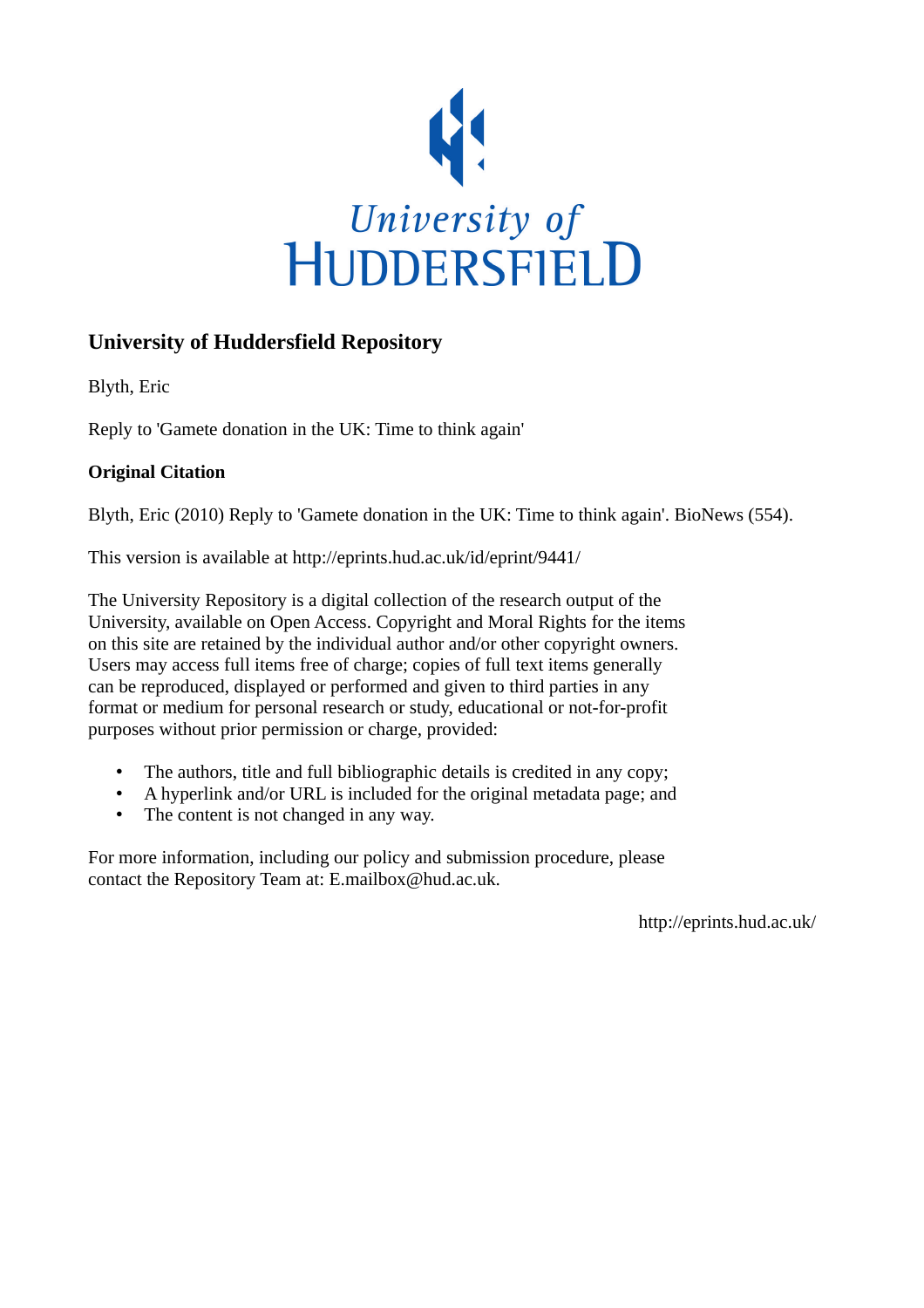

Published by the Progress Educational Trust

# Reply to 'Gamete donation in the UK: Time to think again'

## *13 April 2010*

### *By Professor Eric Blyth*

Professor of Social Work, University of Huddersfield and Visiting Professor, Hong Kong Polytechnic University

#### Appeared in BioNews 554

The Bridge Centre's plea to 'think again' about arrangements for gamete donation in the UK (1) takes yet another ill-founded and unsubstantiated swipe at the lifting of donor anonymity and its impact on donor services. The Bridge Centre also indicts the removal of anonymity, together with donor compensation arrangements, as responsible for the 'explosive growth of fertility tourism'. A healthy debate on these issues is always welcome, but it seems that some people at least do not want to hear messages that conflict with their own entrenched assumptions.

As regards donor anonymity, both the UK's own data - as recorded by the Human Fertilisation and Embryology Authority (HFEA) - and data from overseas indicate that there is no simple cause-effect relationship between provisions regarding donor anonymity and the availability of donors. Jurisdictions that protect donor anonymity still do not have enough donors to meet demand and individual clinics have reported their ability to recruit identifiable donors (2). Of course, there will always be individuals who would not be willing to donate if they were required to disclose their identity to any offspring - a factor that needs to be taken into account in ending an existing policy protecting donor anonymity; in the same way we know from anecdotal evidence (because overall the empirical research base is not robust) that there are individuals who would be willing to donate only if any offspring were able to learn the identity of the donor. If facilitating the supply of donors is a key objective, then it is important to identify and recruit this group of potential donors. In the UK, in the lead-up to the removal of donor anonymity in 2005, most attention was focused on the potential impact of this change on sperm donor recruitment. Existing evidence up to that point suggested that **oocyte** donors were less concerned with concealing their anonymity than their male counterparts - and with hindsight it should be conceded that insufficient attention was paid to the possible impact of the legal change on recruitment of potential oocyte donors.

The Bridge Centre also questions the impact of the change in law on donor anonymity on the ability of donor-conceived people to find out about their biogenetic history, given that few parents disclose to their donor-conceived children the nature of their conception. Once again, the empirical evidence is limited, but what there is suggests an increasing trend in levels of parental disclosure (3). Of course it remains to be seen what impact the recent emphasis on early parental disclosure outlined in the Human Fertilisation and Embryology Act 2008 will have in the UK. In contrast to the Bridge Centre's assertion that the 'right' of access to biogenetic information should be withdrawn from donor-conceived people, the trend internationally is firmly in the opposite direction (4).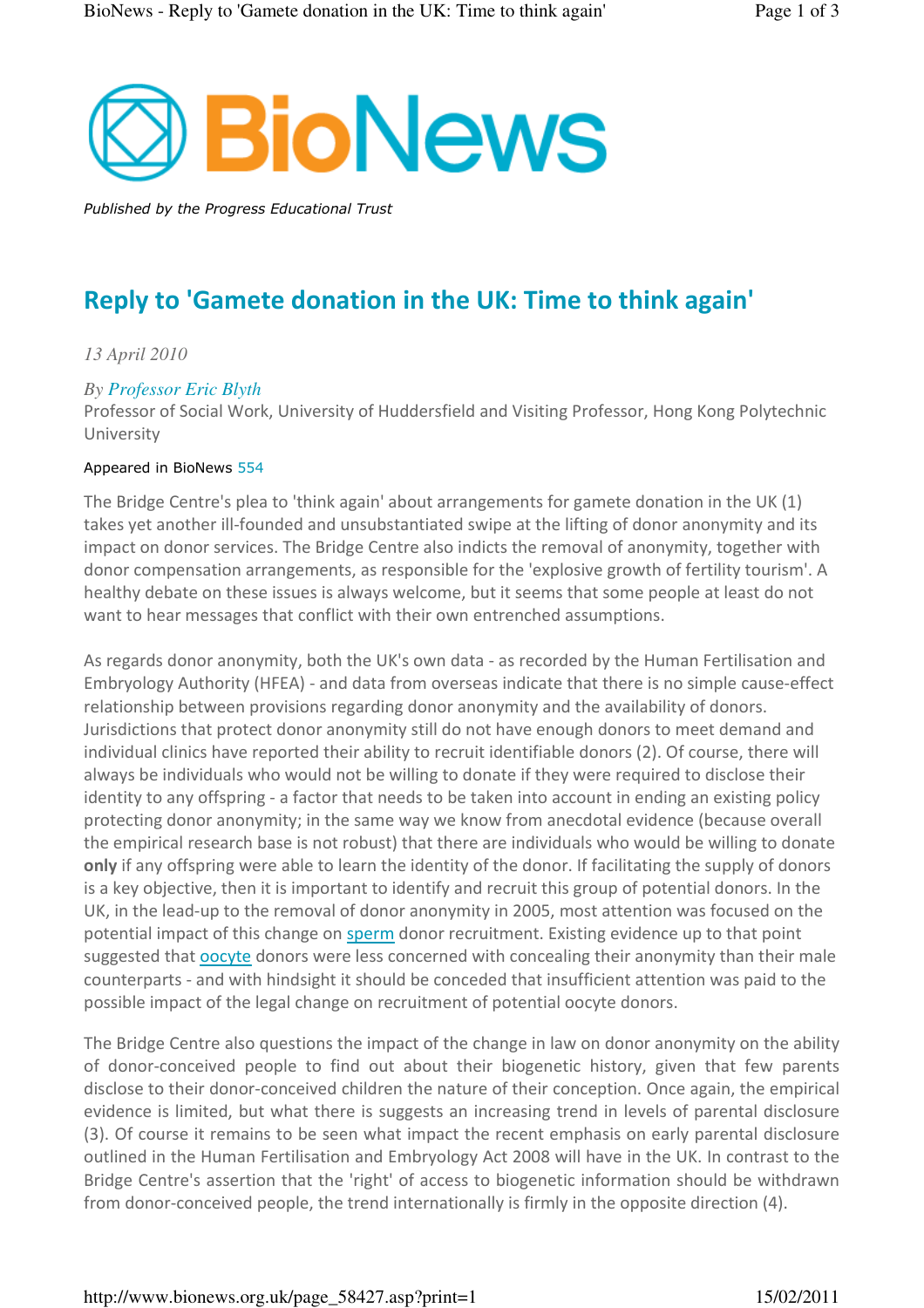The Bridge Centre also oversimplifies the factors contributing to cross border reproductive care ('fertility tourism') - a phenomenon assuming the character of a moral panic. Once again, the empirical evidence is less than robust - and if there has been an 'explosive growth', the evidence to support this has yet to be produced. Various analyses of trends in cross border reproductive care have been conducted recently and what these indicate is a multi-faceted picture; in practice, individuals are likely to travel from virtually any country to almost any other country to seek reproductive care (sometimes for not very obvious reasons). While much attention has been focused on British patients travelling to Spain and Eastern European countries in particular for oocyte 'donation', it is also evident that the UK is itself a destination country for patients from other countries seeking reproductive care (5,6).

#### SOURCES & REFERENCES

1) Gamete donation in the UK: Time to think again BioNews | 12 April 2010

2) E. Blyth and L. Frith (2008) The UK's gamete donor 'crisis' - a critical analysis Critical Social Policy 28(1): 74-95 |

3) Sperm donor studies show move towards openness? BioNews | 26 January 2005

4) E. Blyth and L. Frith (2009) Donor-conceived people's access to genetic and biographical history: An analysis of provisions in different jurisdictions permitting disclosure of donor identity International Journal of Law, Policy and the Family 23:192-210 |

5) F. Shenfield, J. de Mouzon, G. Pennings, A.P. Ferraretti, A. Nyboe Andersen, G. de Wert, V. Goossens, and the ESHRE Taskforce on Cross Border Reproductive Care, Cross border reproductive care in six European countries

Human Reproduction | 26 March 2010

## 6) J. Haase, Cross-Border Reproductive Care and Counselling Part 2: A Survey of the Experiences and Perspectives of Counsellors

Presentation at Annual Meeting of American Society for Reproductive Medicine, Atlanta GA | 17 October 2009

#### RELATED ARTICLES FROM THE BIONEWS ARCHIVE

#### The role of humour in sperm donor recruitment

*14 June 2010 - by Professor Eric Blyth*

Unlike either oocyte or embryo donation, sperm donation presents a massive PR problem masturbation. At least since Onan came to a sticky end, masturbation (aka 'self-abuse') has both suffered censure and has provided a fertile source for low-grade humour....[Read More]

#### Gamete Donation in the UK: Time to think again

*12 April 2010 - by London Bridge Fertility, Gynaecology and Genetics Centre*